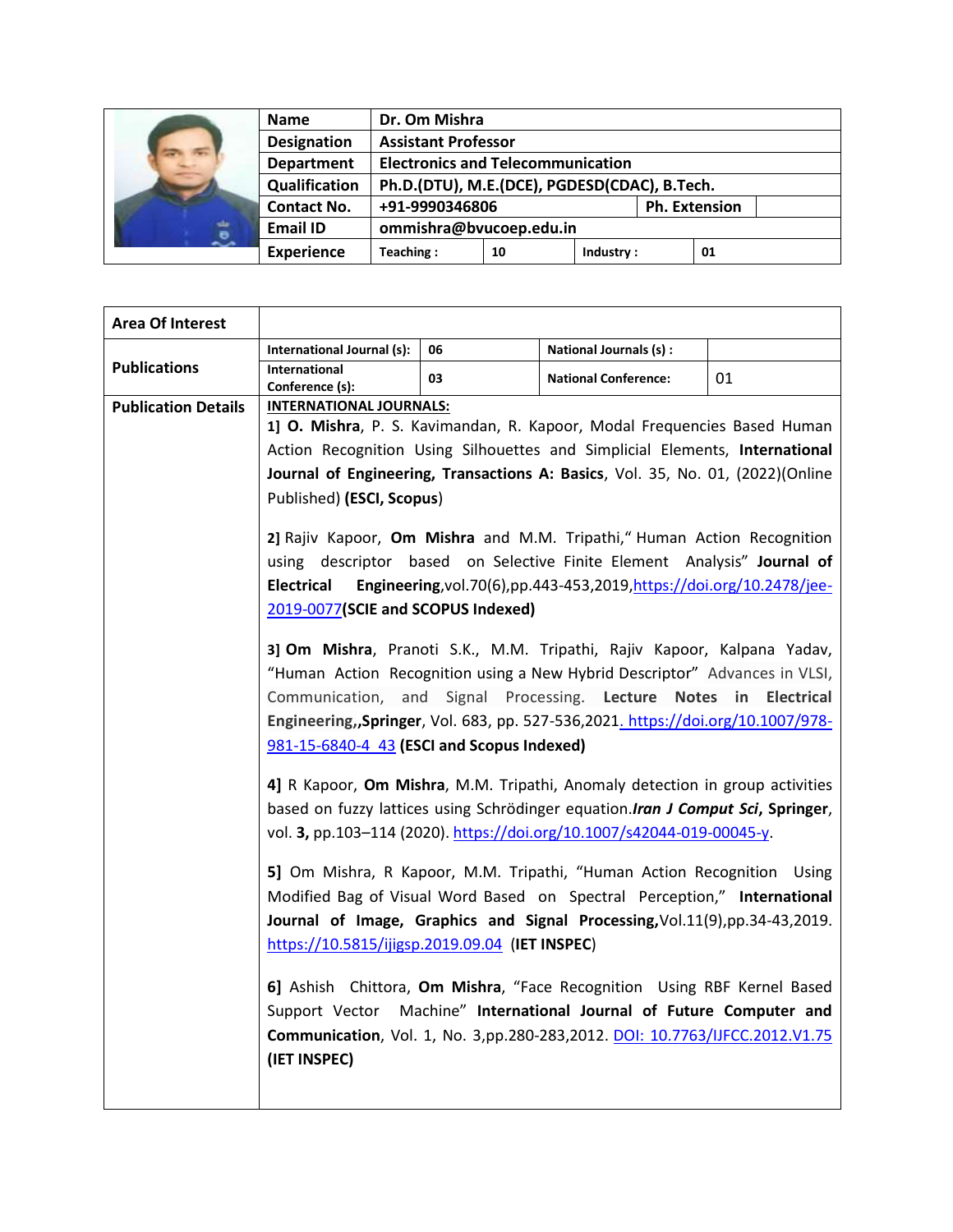|                                             | <b>CONFERENCES:</b>                                                                                                                                                                                                                                                                     |
|---------------------------------------------|-----------------------------------------------------------------------------------------------------------------------------------------------------------------------------------------------------------------------------------------------------------------------------------------|
|                                             | 11 Om Mishra, Pranoti S.K., "Setbacks in Human Action Recognition: A Review"<br>IEEE International Conferenceon Signal Processing, VLSI and Communication<br>Engineering, DTU, 2019                                                                                                     |
|                                             | 2]Om Mishra, Pranoti S.K., M.M. Tripathi, Rajiv Kapoor, Kalpana Yadav,<br>"Human Action Recognition using a New Hybrid Descriptor" International<br>Conference on VLSI, Communication & Signal Processing, Springer, MNNIT, 2019.                                                       |
|                                             | 3] Ashish Chittora, Om Mishra, "Face Recognition Using RBF Kernel Based<br>Machine" International Conference on Computing and<br>Support<br>Vector<br>Computer Vision (ICCCV 2012), Singapore, ISSN: 2010-3751, pages 281-283,<br>2012.                                                 |
|                                             | 4] Ashish Chittora, Om Mishra, "Face recognition Using Smallest Unvalued<br>segment Assimilating Nucleus" in Advances in Computer Communication and<br>Embedded System (ACCES-2012), Madan Mohan Malviya Engg. College,<br>Gorakhpur (U.P.) ISBN: 978-93-82062-19-6, pages63 -66, 2012. |
| <b>Books Published</b>                      | Nil                                                                                                                                                                                                                                                                                     |
| Professional<br><b>Memberships</b>          | Nil                                                                                                                                                                                                                                                                                     |
|                                             | 1] Capacity building program for Effective Online Teaching, Assessment and<br><b>Communication Skills organized by Delhi Skill and Entrepreneurship University</b><br>and Commonwealth Educational Media Centre for Asia from 21/06/2021 to<br>25/06/2021.                              |
|                                             | 2] Faculty development program on Exposure & Rejuvenation of Technologies<br>in changed Era of the World organized by Department of Electronics &<br>Communication Engineering, Raj Kumar Goel Institute of Technology, Ghaziabad,<br>U.P. from July 6, 2020 to July 10, 2020.          |
| Workshop/<br>Seminar/Conference<br>attended | 3] IEEE International Conference on Signal Processing, VLSI and Communication<br>Engineering, DTU, Delhi, 2019.                                                                                                                                                                         |
|                                             | 4] International Conference on VLSI, Communication & Signal Processing,<br>Springer, MNNIT, Prayagraj 2019.                                                                                                                                                                             |
|                                             | 5] Faculty development program on THz Communication and Image Processing<br>held at Ambedkar Institute of Advanced Communication Technology and<br>Research, Delhi from 30/01/2018 to 03/02/2018.                                                                                       |
|                                             | 6] Short term course on Instructional Planning and Delivery (Module IV-<br>Communication Skills) through ICT by NITTTR Chandigarh from 02/02/2015 to                                                                                                                                    |